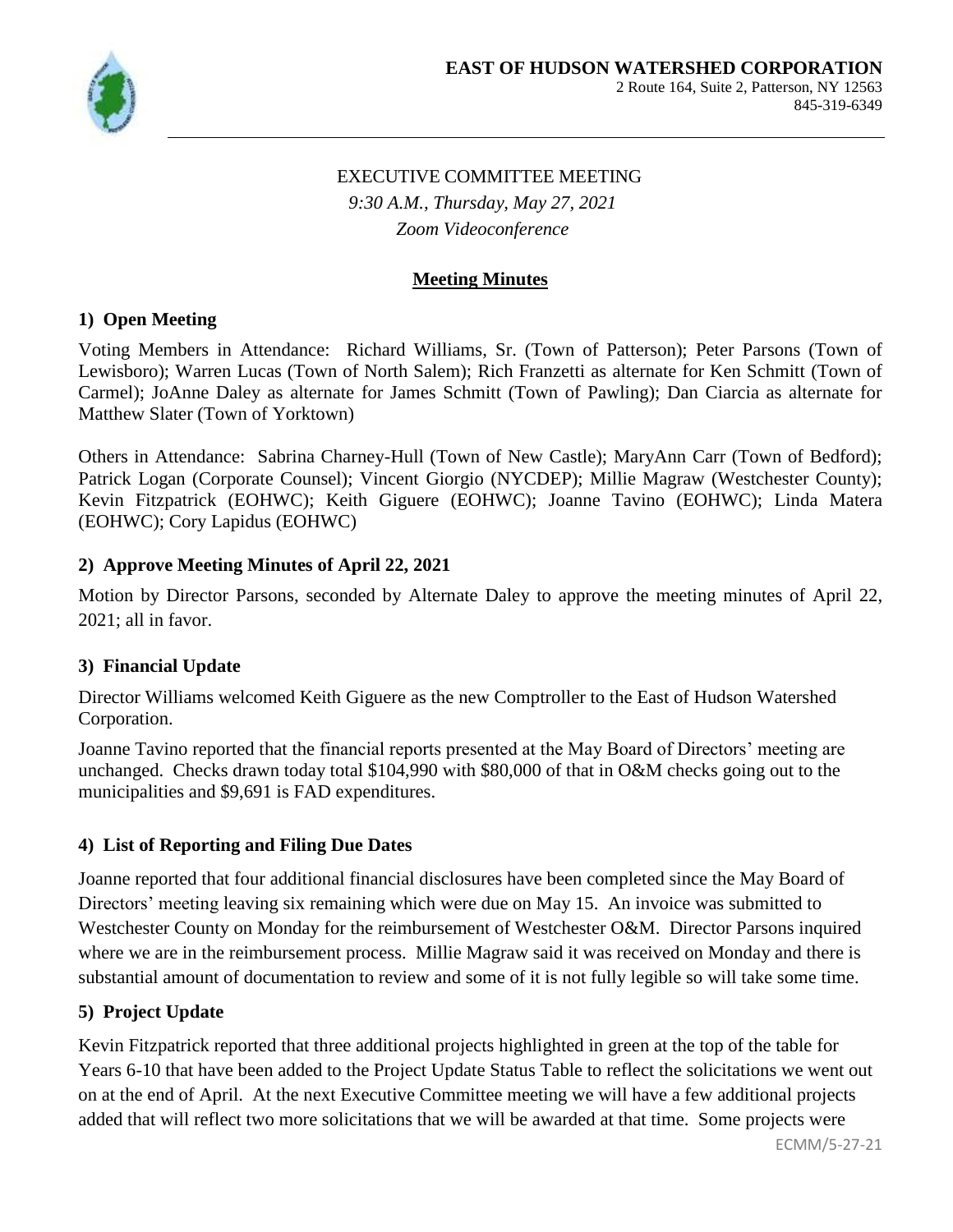reshuffled to define Metro North projects as inactive so we could concentrate on new projects coming in as well as existing ones that can finally get installed. On the topic of Metro North, we are starting to reach out to the New York State Department of Environmental Conservation (NYSDEC) and New York City Department of Environmental Protection (NYCDEP) to make sure they are comfortable with proceeding with obtaining an Entry Permit with Metro North for an installation and for the time period they requested, which Kevin believes to be a 10 year term to be renewed at the conclusion of those 10 years. It's important to make sure that everyone is comfortable with the longevity of the practices that we're planning to install. Once NYSDEC, NYCDEP and Metro North sign off, Fabco and the design engineers can proceed. Presently, there are a few active construction projects to which more will be added soon. The project at Scolpino Park in Southeast (SE-EB-715) is currently tied up in permitting with the NYSDEC. Kevin invited additional questions.

Director Williams inquired about the FocalPoint Bioretention on the Croton Avenue and Northern Westchester Executive Park projects. He asked if there is a difference is between biorentention and biofiltration. Kevin explained that there is basically no difference when it comes to phosphorus reduction credit. In the case of biofiltration, there is less maintenance that has to go into them and less specialized plantings that get carried over. A traditional bioretention installation will have more specialized plantings and a heavier O&M burden. With biofiltration the media is more specialized and depending on where you put it, you could have specialized plantings or you could rely on gravel or grass on the top surface. In this particular case FocalPoint was proposed because of the grant system with the CFA, and specifically, with what the EFC is offering for the current and the upcoming cycles. They're concentrating on very specific types of green infrastructure and we felt that the FocalPoint units could satisfy our need for the phosphorus reduction, qualify us for the grants and not be a heavy O&M burden. Director Williams inquired if the FocalPoint Biofiltration is on the list of NYSDEC proprietary practices and if they view bioretention and biofiltration similarly. Kevin clarified that they are on the NYSDEC list and that they are viewed as the same for phosphorus reduction and will help reduce the O&M as well as the footprint of the practice that it is going into.

Director Lucas asked about the status of the easement for NS-MU-601. Kevin said that there are multiple property owners for the project. It's a large channel that outfalls down onto separate private property into a pond. Installation agreements have been distributed to all parties. The property owners at the bottom of the channel that own the pond will be signing within the next two weeks. Unfortunately, the trustees are scattered across the country but they will all be convening for a wedding and will sign at that time. The main property owner that Director Lucas was alluding to are the property owners at the top of the hill that have a more substantial cut of the channel that needs to get taken care of. Negotiations will soon be finalized with that property owner. There were some concerns of stabilization and a landscaping plan. They want to know what we are going to commit to in landscaping and tree replacement. We just want to make sure they are aware that we are not going to replace a 50' tree with a 50' tree. If we damage a 50' tree, we will replace it as best we can with something appropriate that will be fast growing and provide the coverage that the property owner wants. All of the agreements for that project are pushing ahead. Kevin estimated the project to be completed in the upcoming months.

Director Parsons offered his assistance to Kevin with the Tarry-a-bit project (L-CR-804). Kevin thanked him and said that Janet Anderson has been very cooperative and enthusiastic about getting something done there. EOHWC is happy to team up with her to get it accomplished.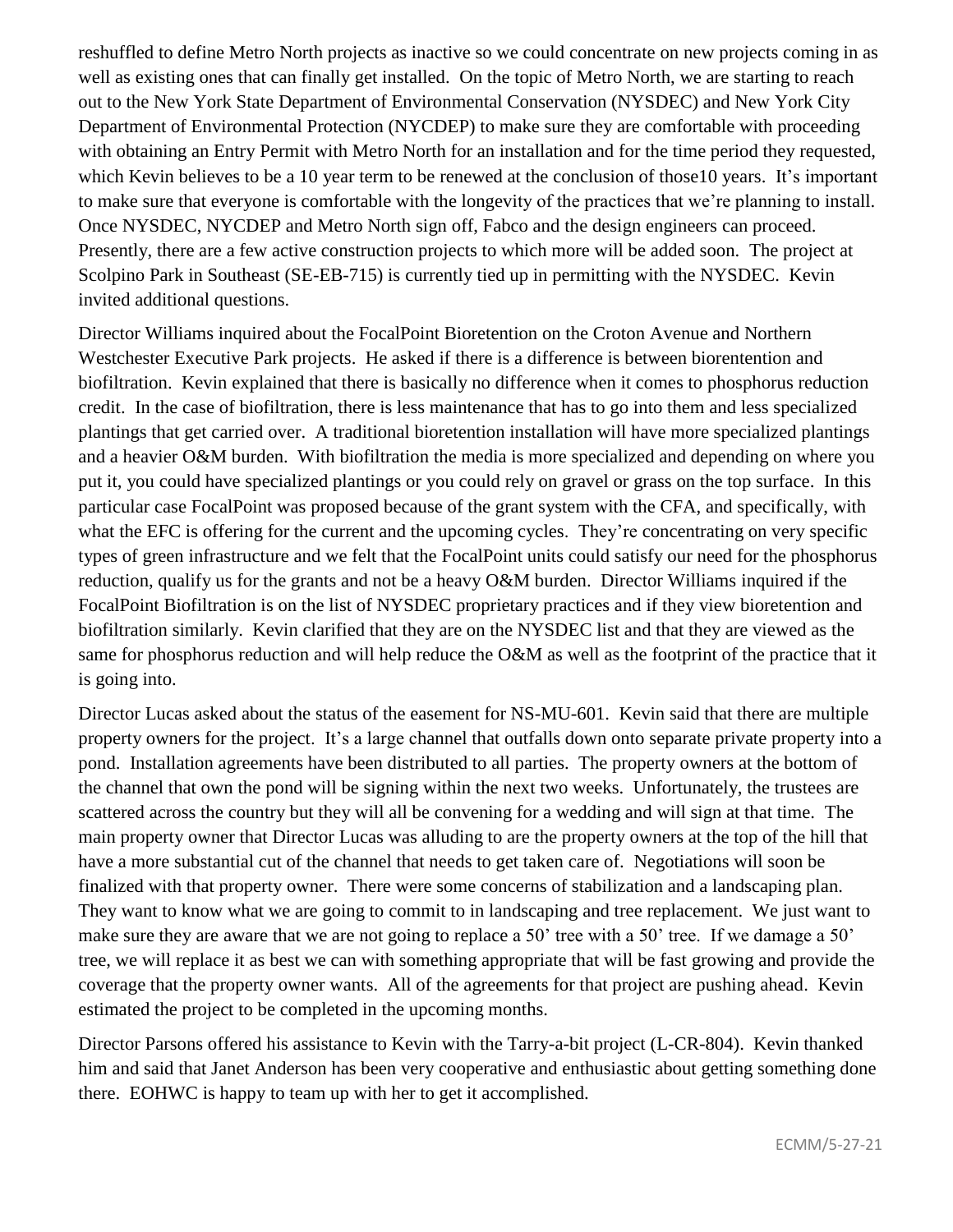#### **6) Award Solicitations**

#### **a. 2021-01**

Kevin informed members that three bids were received for Solicitation 2021-01 for projects Y-MU-1001 and C-NC-1001. The Review Committee looked them over and found the dollar values to be consistent and close to each other with a slight variation between Insite Engineering and Hudson Valley Engineering Associates. It is in the best interest of the Corporation to split the award of the solicitation between Insite Engineering and Hudson Valley Engineering Associates. Insite Engineering will be awarded C-NC-1001 and Hudson Valley Engineering Associates Y-MU-1001 in order to provide the best dollar value for the Corporation.

Motion by Director Parsons, seconded by Alternate Franzetti to award design services for Y-MU-1001 to Hudson Valley Engineering Associates in the amount of \$38,700.

**WHEREAS**, the proposed stormwater retrofit project known as Y-MU-1001 is located at Strang Boulevard in the Town of Yorktown on municipal/private property in project group 2021-01 and is included in the Years 6-10 MS4 Regional Plan approved by the NYS Department of Environmental Conservation; and

**WHEREAS**, the work consists of providing design and construction administration services for the installation of a proprietary practice with an estimated phosphorus reduction of 13.53 kg/yr. and estimated efficiency of \$40,000/kg; and

**WHEREAS**, a Request for Proposals was advertised and three (3) proposals were received at the East of Hudson Watershed Corporation offices on April 29, 2021; and

**WHEREAS**, the Review Committee of the EOHWC has reviewed all proposals according to the requirements set forth in the EOHWC Procurement Policy and found the proposal of best value based upon stormwater retrofit experience to have been submitted by Hudson Valley Engineering Associates in the amount of \$38,700 for Y-MU-1001; and

**WHEREAS**, EOHWC contacted the references for Hudson Valley Engineering Associates and contacted Hudson Valley Engineering Associates directly and was assured that they can complete the project for the amount proposed; and

**WHEREAS**, the EOHWC Review Committee has recommended that the corporation accept Hudson Valley Engineering Associates as best value proposer for the project and proceed with the contract pending submission of all necessary documents per the EOHWC Procurement Policy; and

**NOW THEREFORE IT IS HEREBY RESOLVED**, by the Executive Committee of the Board of Directors that it accepts Hudson Valley Engineering Associates as best value proposer for the design of the project for Y-MU-1001, and authorizes the President or Vice President of the Corporation to execute the design contract with Hudson Valley Engineering Associates subject to the following conditions:

1. Submission of insurance by the engineer as required by the design contract;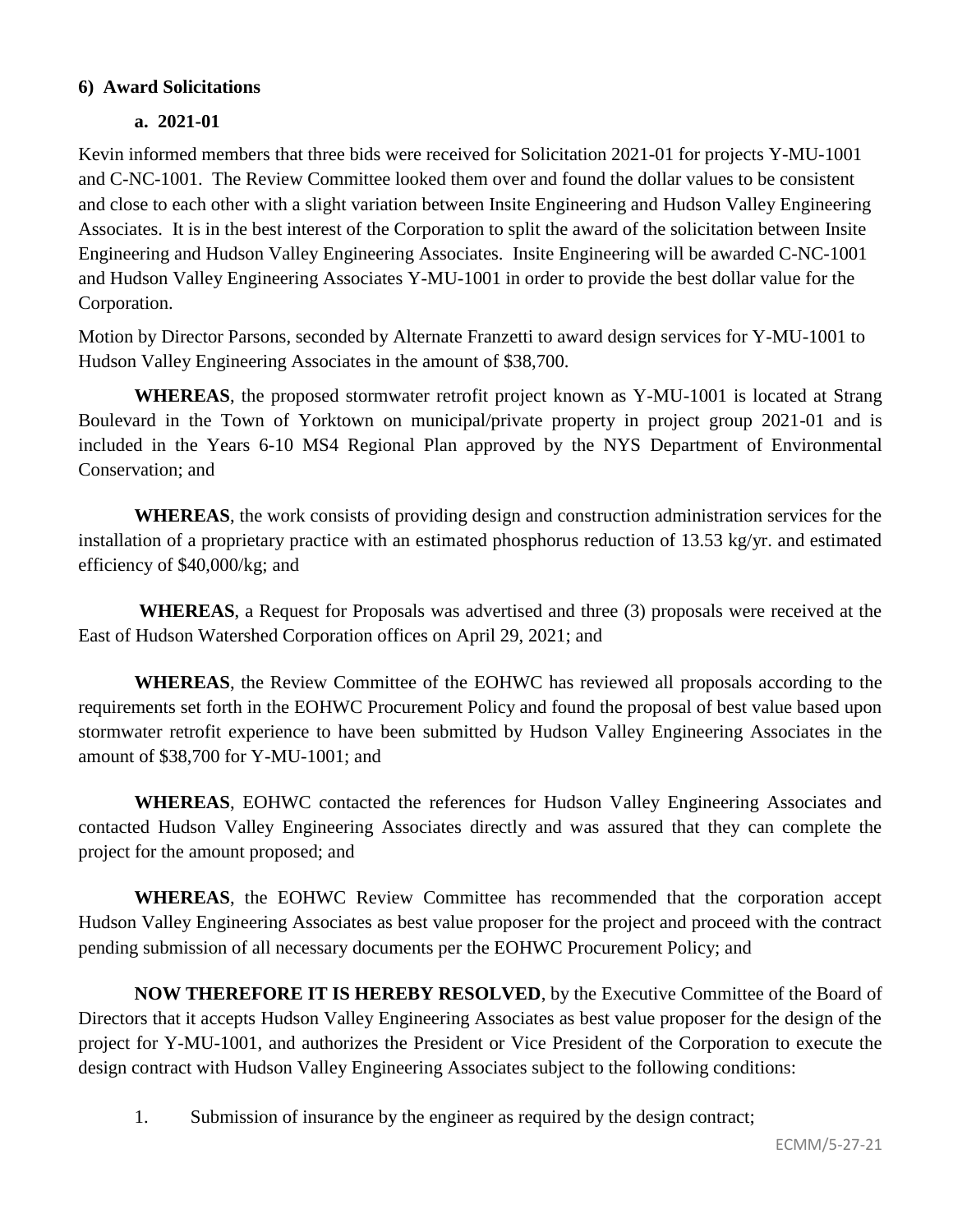2. Review of the design contract by the Corporation's Counsel.

Motion passed; all in favor. R-0527-01

Motion by Director Lucas, second by Director Parsons to award design services for C-NC-1001 to Insite Engineering, Surveying and Landscape Architecture, P.C. in the amount of \$37,400.

**WHEREAS**, the proposed stormwater retrofit project known as C-NC-1001 is located at 401 Croton Avenue in the Town of Cortlandt Manor on private property in project group 2021-01 and is included in the Years 6-10 MS4 Regional Plan approved by the NYS Department of Environmental Conservation; and

**WHEREAS**, the work consists of providing design and construction administration services for installation of proprietary practice with an estimated phosphorus reduction of 9.29 kg/yr. and estimated efficiency of \$40,000/kg; and

**WHEREAS**, a Request for Proposals was advertised and three (3) proposals were received at the East of Hudson Watershed Corporation offices on April 29, 2021; and

**WHEREAS**, the Review Committee of the EOHWC has reviewed all proposals according to the requirements set forth in the EOHWC Procurement Policy and found the proposal of best value based upon stormwater retrofit experience to have been submitted by Insite Engineering, Surveying and Landscape Architecture, P.C. in the amount of \$37,400 for C-NC-1001; and

**WHEREAS**, EOHWC contacted the references for Insite Engineering, Surveying and Landscape Architecture, P.C. and contacted Insite Engineering, Surveying and Landscape Architecture, P.C. directly and was assured that they can complete the project for the amount proposed; and

**WHEREAS**, the EOHWC Review Committee has recommended that the corporation accept Insite Engineering, Surveying and Landscape Architecture, P.C. as best value proposer for the project and proceed with the contract pending submission of all necessary documents per the EOHWC Procurement Policy; and

**NOW THEREFORE IT IS HEREBY RESOLVED**, by the Executive Committee of the Board of Directors that it accepts Insite Engineering, Surveying and Landscape Architecture, P.C. as best value proposer for the design of the project for C-NC-1001, and authorizes the President or Vice President of the Corporation to execute the design contract with Insite Engineering, Surveying and Landscape Architecture, P.C. subject to the following conditions:

- 1. Submission of insurance by the engineer as required by the design contract;
- 2. Review of the design contract by the Corporation's Counsel.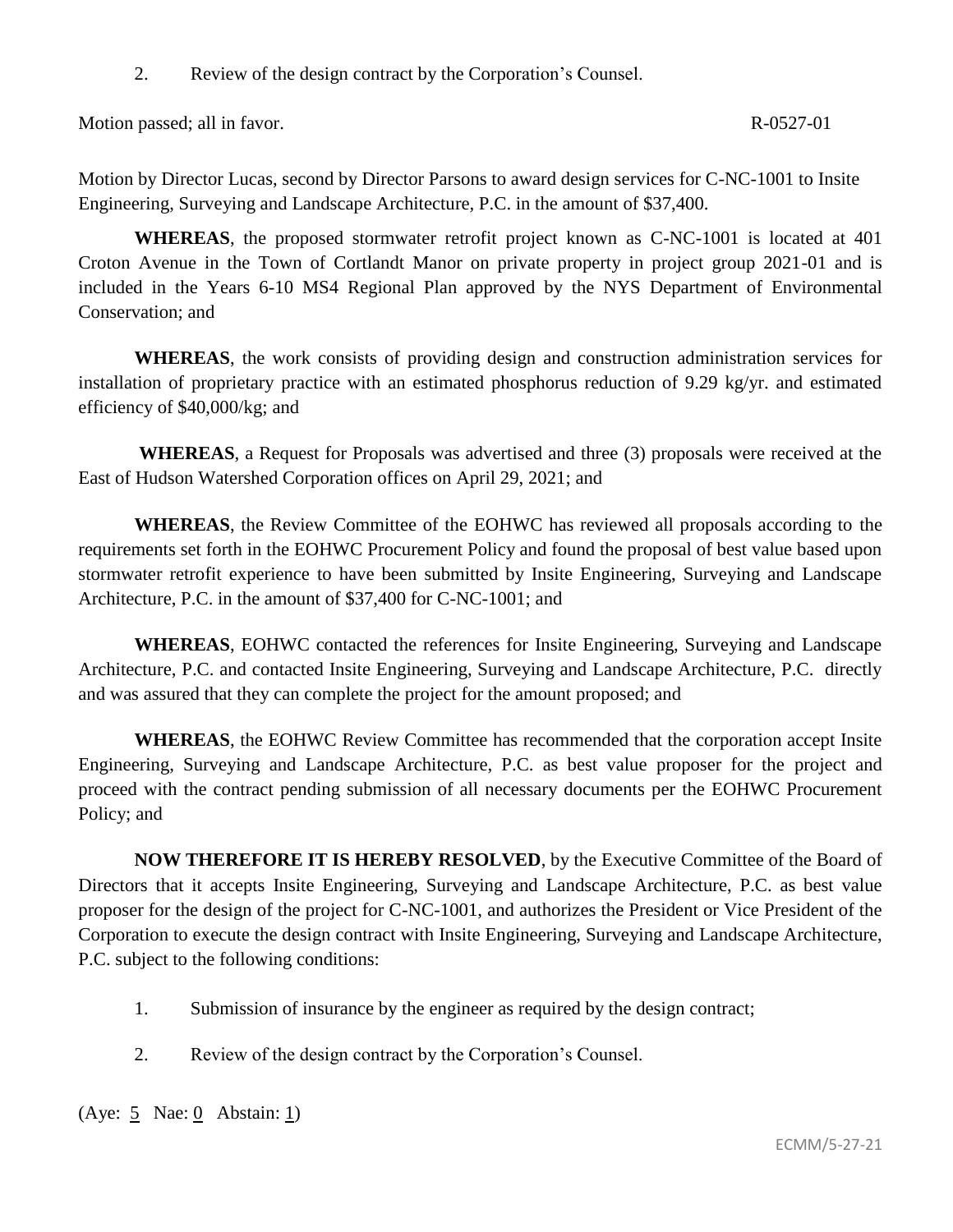## **b. 2021-03**

Kevin explained that Solicitation 2021-03 is for the Tarry-a-bit Drive project (L-CR-804) which is a substantial phosphorus reduction project. It's for two wetland systems and channel stabilization on a private road and is a FAD project that qualifies for NYCDEP funding. The preliminary design has been shared with the property owner therefore the installation should be signed with no issues. Four proposals were received with large gaps in between all bidders. The Review Committee has recommended rewarding the solicitation to Hudson Valley Engineering Associates in the amount of \$60,000. Director Parsons commented that he was surprised that Barton and LoGiudice didn't submit a more competitive bid because they are doing so much work around the lake.

Motion by Director Lucas, seconded by Director Parsons to award design services for L-CR-804 to Hudson Valley Engineering Associates, P.C. in the amount of \$60,000.

**WHEREAS**, the proposed stormwater retrofit project known as L-CR-804 is located at Tarry-a-bit Drive in the Town of Lewisboro on private property in the FAD basin in project group 2021-03 and is included in the Years 6-10 MS4 Regional Plan approved by the NYS Department of Environmental Conservation; and

**WHEREAS**, the work consists of providing design and construction administration services for installation of a wetland system, dry swales and channel stabilization on private property with an estimated phosphorus reduction of 46.18 kg/yr. and estimated efficiency of \$35,000/kg; and

**WHEREAS**, a Request for Proposals was advertised and four (4) proposals were received at the East of Hudson Watershed Corporation offices on May 13, 2021; and

**WHEREAS**, the Review Committee of the EOHWC has reviewed all proposals according to the requirements set forth in the EOHWC Procurement Policy and found the proposal of best value based upon stormwater retrofit experience to have been submitted by Hudson Valley Engineering Associates in the amount of \$60,000 for L-CR-804; and

**WHEREAS**, EOHWC contacted the references for Hudson Valley Engineering Associates and contacted Hudson Valley Engineering Associates directly and was assured that they can complete the project for the amount proposed; and

**WHEREAS**, the EOHWC Review Committee has recommended that the corporation accept Hudson Valley Engineering Associates as best value proposer for the project and proceed with the contract pending submission of all necessary documents per the EOHWC Procurement Policy; and

**NOW THEREFORE IT IS HEREBY RESOLVED**, by the Executive Committee of the Board of Directors that it accepts Hudson Valley Engineering Associates as best value proposer for the design of the project for L-CR-804, and authorizes the President or Vice President of the Corporation to execute the design contract with Hudson Valley Engineering Associates subject to the following conditions: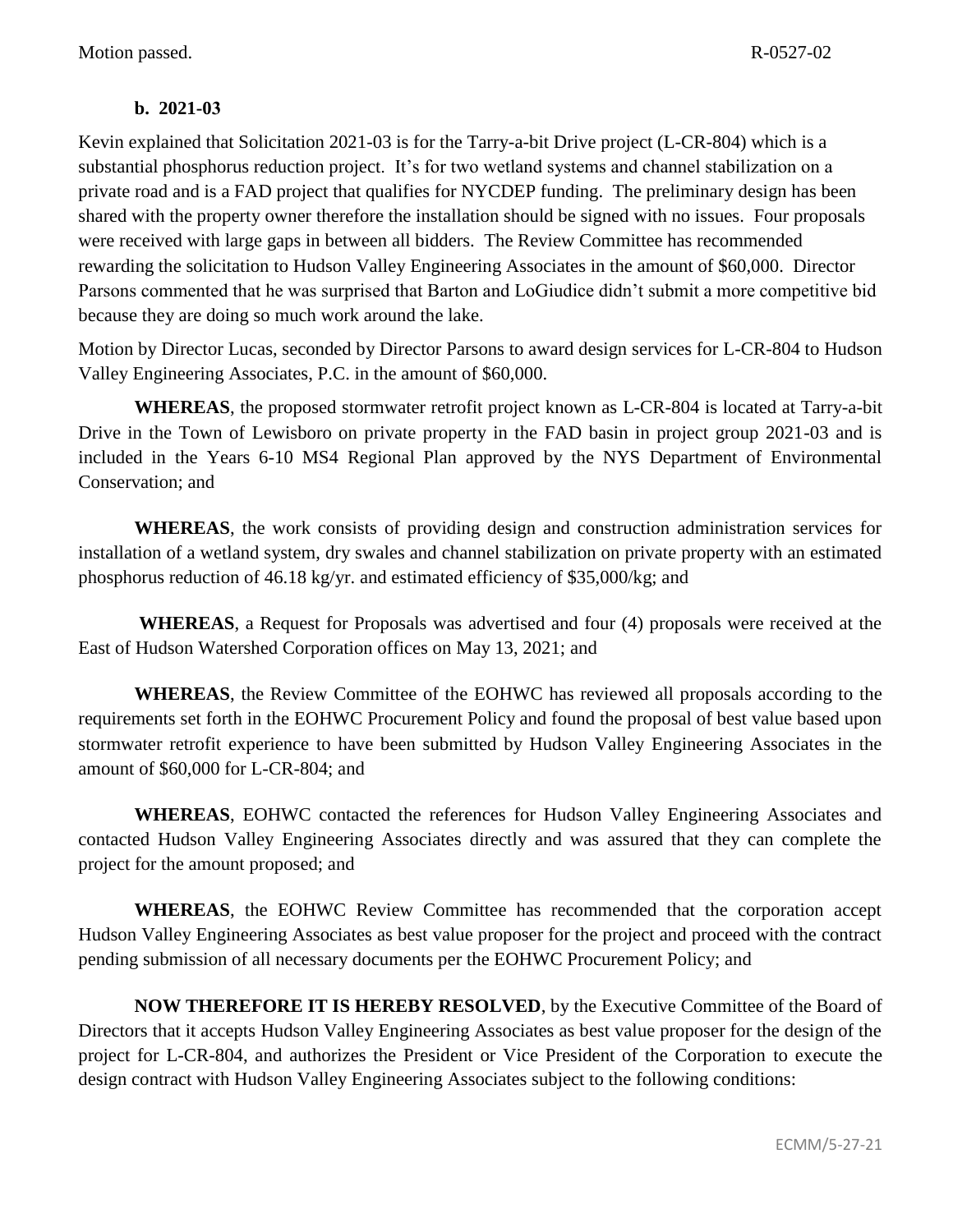- 1. Submission of insurance by the engineer as required by the design contract;
- 2. Review of the design contract by the Corporation's Counsel.

Motion passed; all in favor. R-0527-03

## **7) MK-NC-602/Fabco Purchase Order**

Kevin discussed the long awaited project at Mount Kisco Commons (MK-NC-602). The project dates back to Year 3 of the program. We have finally been able to finish the negotiations with the property owner after a very long time. While we do not have the installation agreement in hand, we do have confirmation that the owners intend to sign. What we are asking for today is approval of the purchase order with Fabco pending the execution of the installation agreement. Counsel's office has been in direct contact with Urban Edge Development and we expect to have a signed installation agreement back soon. The purchase order from Fabco in the amount of \$43,240 is for materials and installation. Once we have the installation agreement we can authorize them to begin manufacturing and start scheduling. There are 22 catch basins of which we will be treating 20.

Director Lucas inquired if we will be handling the maintenance on them. Kevin said it would likely fall into the category of hiring a private contractor to address all our catch basin inserts throughout the watershed. The interest in doing that is keep one contact, which would be our office, for ordering all the basin inserts. In the future the order may be substantial enough to be eligible to purchase them at a reduced cost. The intention will be to have EOHWC go out to bid on a contractor and reflect that back as a shared cost. EOHWC will run point on that rather than the individual municipalities. That approach will be a good fit for the many different private areas that we are looking to tackle. Director Lucas mentioned that one of the things we might want to consider doing because the O&M is costing the Corporation money is to represent it in a slightly different way to rather than just \$8,000 per kilogram. It would be a good idea to track them just to get an idea. Director Parsons agreed. Sabrina Charney-Hull commented that this is something we should track and understand but we should not reduce BMP cost efficiency due to maintenance unless it's going to be done across the board. To solve the issue Kevin suggested adding an extra line that shows the projected amount of dollars per kilogram for maintenance and keeping it separate from the efficiency. Sabrina added that it would be a good idea if the maintenance of this particular BMP was tracked to the municipality to get an accurate picture. Kevin explained that he is planning to set up an RFP that is going to be for services for cleaning the whole watershed, which will include all of the individual catch basins, inserts and filters. It will be shared with the Technical Committee once it has been compiled to get feedback on how best to represent it to make sure everyone is clear on what we want to do moving forward. It will then be shared with the Board of Directors at one of the quarterly meetings so that it's clear. This will help us give a projection to each municipality and what the shared cost will be moving forward so that they can forecast what needs to be in their budget.

Motion by Director Lucas, second by Director William to authorize the President of the Corporation to sign Quote 212405-1 from Fabco Industries for materials and installation in the amount of \$43,240 subject to pending execution of the installation agreement; all in favor.

### **8) O & M Program Update**

Joanne reported that to date the only 2021 O&M submission came from the Town of Bedford.

### **9) Checks and vouchers**

Monthly vouchers were signed. No action taken.

#### **10) Other business**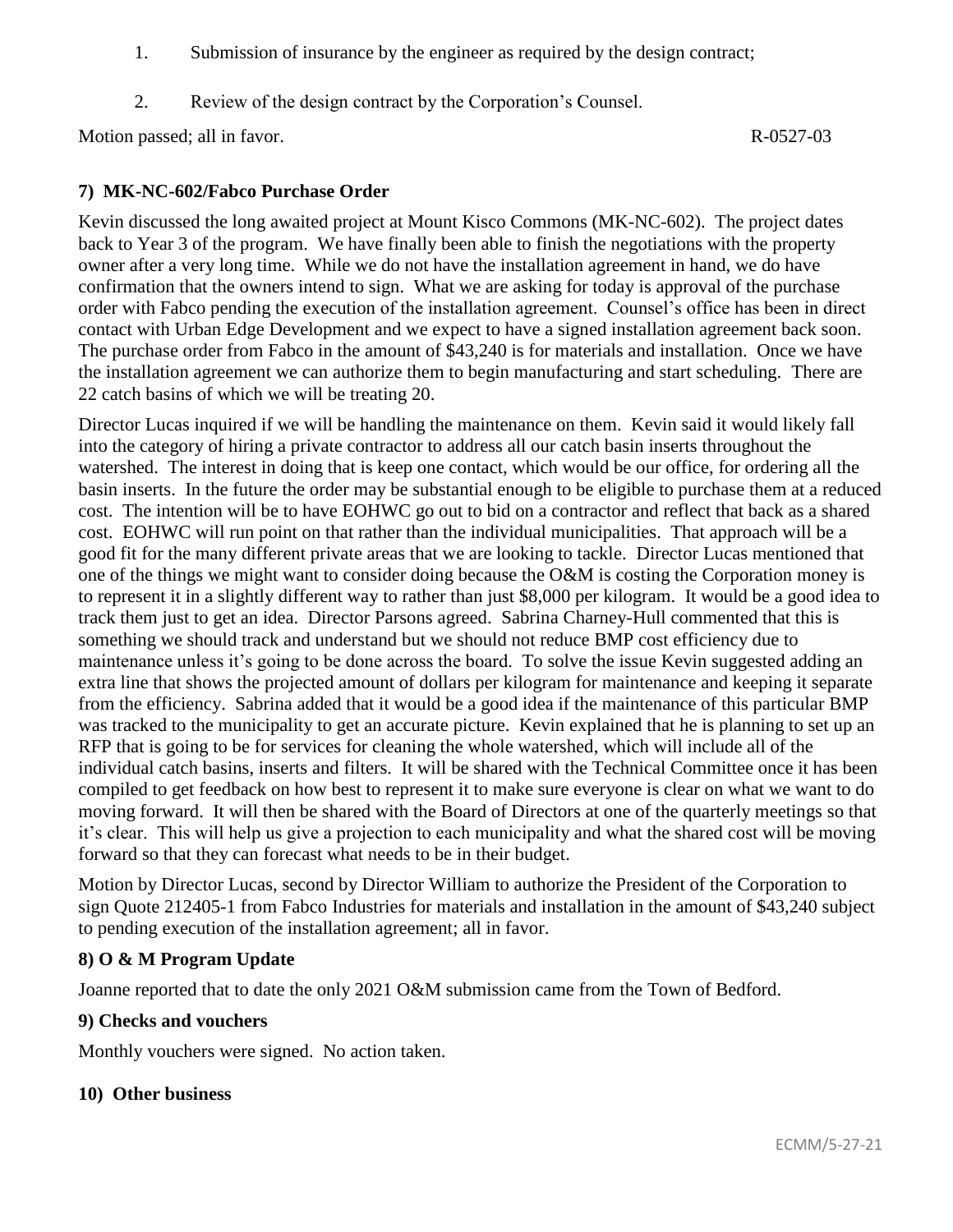Director Williams said that it has been a pleasure working with Joanne and thanked her for all of her hard work during her time with the Corporation. Joanne mentioned that it had been a pleasure working with everyone as well. She will continue to work with Keith through the June 3 on the month end financial business. Members of the Executive and Vincent Giorgio also thanked Joanne and wished her the best in her retirement.

# **11) Adjournment - Motion to adjourn by Director Lucas, second by Director Parsons; all in favor. Adjourned 10:00 AM.**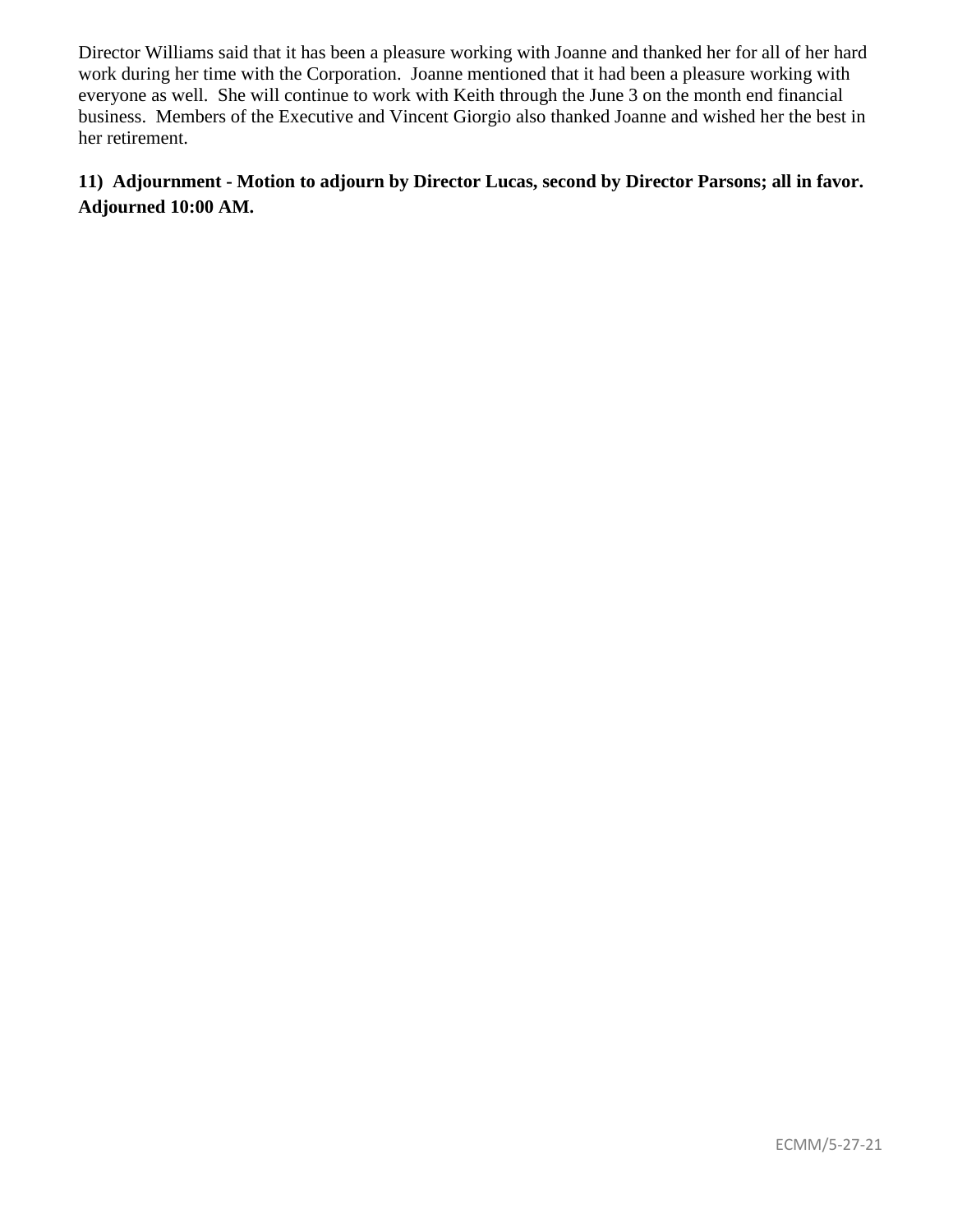

## PRESIDENT'S CERTIFICATE

I certify that the foregoing is a true and correct copy of the May 27, 2021 meeting minutes approved by the Executive Committee.

Illa

Richard Williams, Sr.

 $4/24/2/$ 

Date